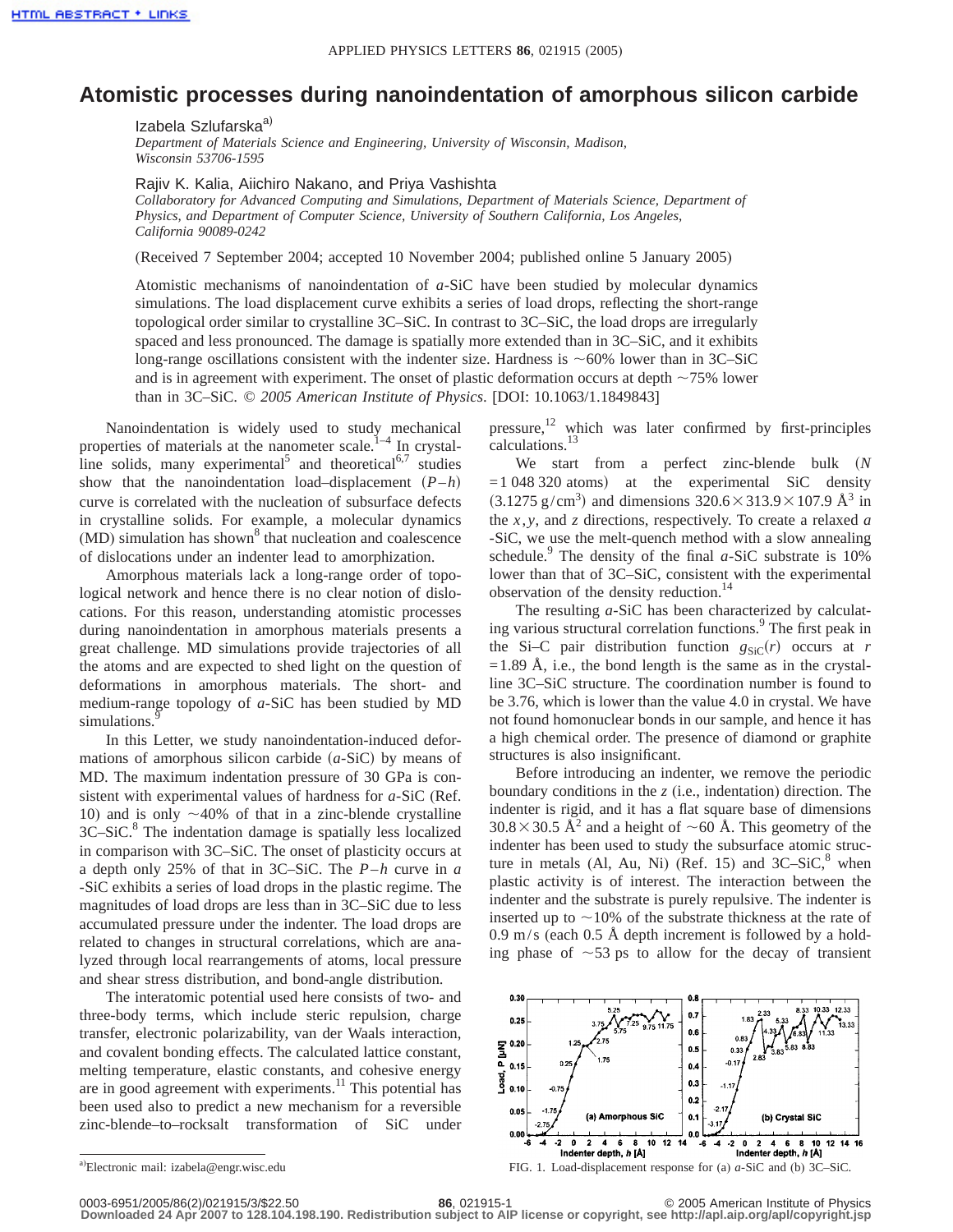forces). The load is calculated as the *z* component of the force exerted on the indenter by the substrate averaged over the final  $\sim$  5 ps of the holding phase.

The calculated load–displacement  $(P-h)$  curve for *a* -SiC is shown in Fig. 1(a). For comparison we plot the *P*–*h* curve for a (110) surface of a crystalline 3C–SiC system in Fig. 1(b).<sup>8</sup> Both curves consist of a series of load drops. The major difference is that in the 3C–SiC, the drops occur at depths equally spaced by  $\sim$ 3 Å, while in *a*-SiC they are irregularly spaced and take place at *h*=1.75, 4.25, 5.75, 7.25, 9.75, and 11.75 Å. This irregular spacing reflects the lack of long-range order in *a*-SiC.

Despite the apparent similarity, the *P*–*h* responses in *a* -SiC and 3C–SiC are quantitatively very different. The maximum indentation pressure (at the maximum load of  $P_{\text{max}}$ )  $\approx$  0.27  $\mu$ N) is only 40% of the corresponding value in 3C– SiC. The hardness estimated from  $P_{\text{max}}$  divided by the indenter area  $\sim$ 30 GPa is in good agreement with experimental values.<sup>10</sup> The magnitudes of load drops in  $a$ -SiC are smaller than in 3C–SiC. The first load drop in *a*-SiC occurs at a lower depth than in 3C–SiC, due to a lower intrinsic resistance to topological changes in amorphous materials. Through a series of unloading simulations, we have concluded that the onset of plastic deformation in *a*-SiC takes place at  $h \approx 0.5$  Å, in contrast to  $h \approx 2$  Å in 3C–SiC. The difference is also reflected in the relaxation phase following each indentation step, which is on the average four times longer in *a*-SiC.

The periodic load drops in the *P*–*h* response in 3C–SiC have been shown to arise from the slipping of subsequent atomic layers in the substrate.<sup>8</sup> Defects in amorphous materials are often described in terms of disclinations;<sup>16</sup> however, it is not straightforward to analyze nanoindentation-induced deformation using this concept. Though there are no atomic layers in *a*-SiC, the analysis of the density profile along the *z* direction in Fig. 2 reveals that the atomistic mechanism responsible for the load drops is similar to that of 3C–SiC. As shown in Fig. 2, there are considerable density oscillations close to the free surface. The first two maxima at *h*=1.25 and 3.75 Å in the density of atoms, coincide with the first two load drops in the *P*–*h* curve, analogously to the case of 3C–SiC. At larger depths, only small density oscillations prevail. Their wavelength  $(\sim 2.5 \text{ Å})$  is equal to the average dis



FIG. 2. Number of atoms in a  $5 \text{ Å}$  horizontal slice vs its depth.

tance between atoms (3.08 and 1.98 Å for homonuclear and heteronuclear bonds, respectively). This is because even in the absence of a crystallographic lattice, the short-range order is preserved in *a*-SiC.

Structural defects are further analyzed by calculating bond-angle distribution in the material under the indenter. In the zinc-blende crystal, the C–Si–C and the Si–C–Si distribution exhibit a sharp peak at  $\sim$ 109 $^{\circ}$  due to the tetrahedral arrangements of atoms. The distortion of these tetrahedral units during indentation results in the splitting of the single peak structure in the bond-angle distribution. This structure is restored after the load has dropped and the accumulated pressure has been released.<sup>8</sup> In  $a$ -SiC, the peak in the C–Si–C bond-angle distribution becomes slightly narrower and higher during the load drop, reflecting the release of strain. However, the relaxation is much less pronounced than in 3C–SiC.

We also calculate the distribution of the local shear stress. In *a*-SiC, it is evenly distributed in the entire substrate, taking values between −3 and 3 GPa, and no accumulation of shear stress is observed under the indenter. This is in contrast to 3C–SiC, in which the region of high shear stress clearly marks dislocations propagating in the substrate.8 The maximum local stress reached in *a*-SiC is one-sixth of that in 3C–SiC. The local pressure brings more information about deformations in *a*-SiC, as shown in Fig. 3(a) for *h*=1.25 Å. The material beneath the indenter is characterized by regions of higher pressure (dark blue color), similarly to the case of 3C–SiC at  $h=2.33$  Å [Fig. 3(b)]. In *a*-SiC, however, this effect is much less pronounced and



FIG. 3. (Color) Top view of the local pressure distribution in (a) *a*-SiC at *h*  $=1.25$  Å and (b) 3C–SiC at *h*  $=$  2.33 Å.

**Downloaded 24 Apr 2007 to 128.104.198.190. Redistribution subject to AIP license or copyright, see http://apl.aip.org/apl/copyright.jsp**